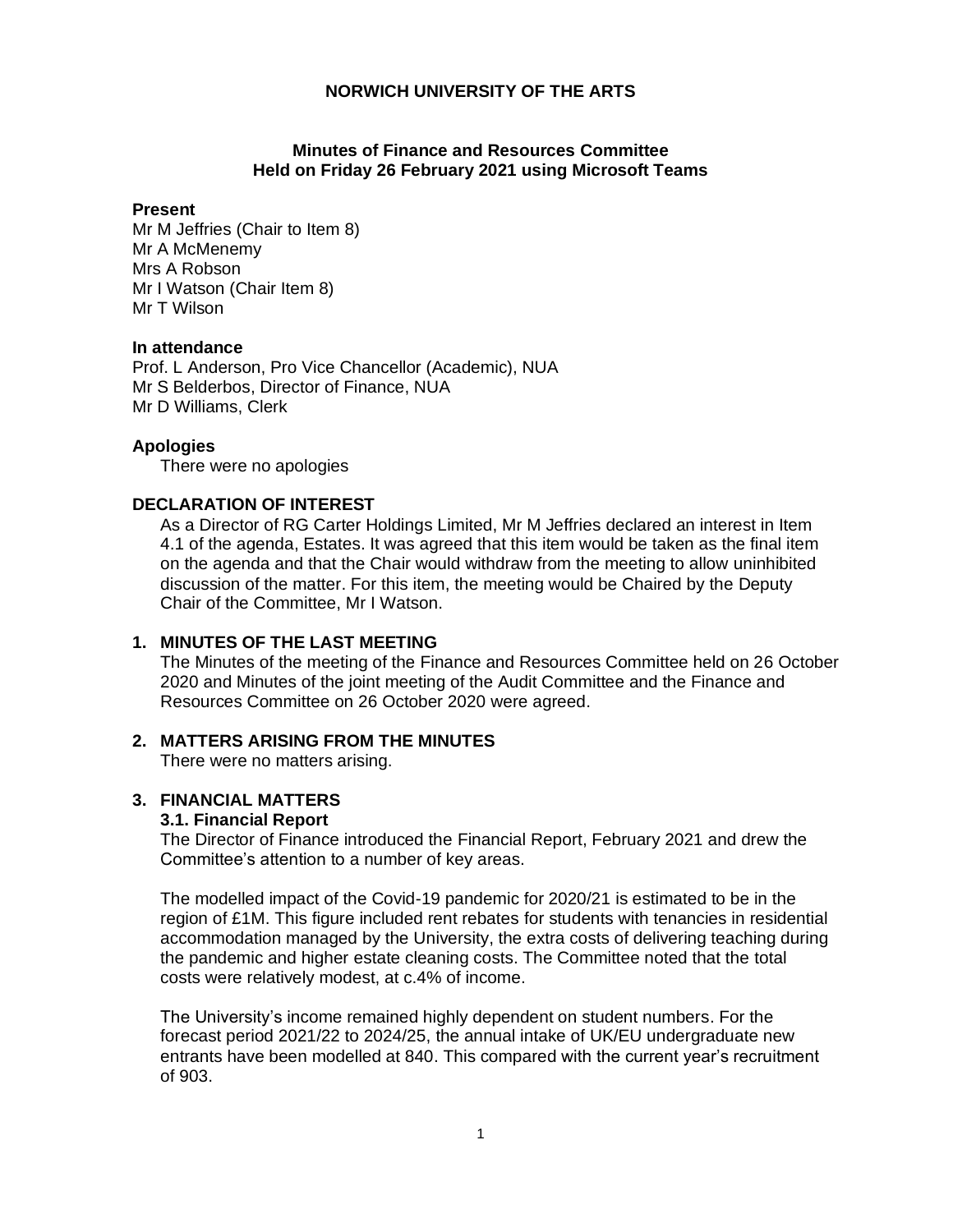Compared to the same point in the recruitment cycle last year, UK applications for 2021/22 entry are down by c.9%. Total applications (UK and International) were down c.5%.

The student number forecast would be reviewed, and if appropriate revised, for the June 2021 Financial Forecast. By this time, data on conversion rate of applications to acceptances for 2021/22 entry would be available.

The Committee discussed the use of sensitivity analysis. The University's overall approach to forecasting future income streams was to use prudent student numbers, and, if necessary, to update the assumptions when additional information became available.

Under the scenario of student numbers falling below the level forecast, leading to an accompanying fall in income, the University would seek to adjust its cost base to manage its financial sustainability.

Looking to future years there was uncertainty as to the government's policy on higher education, and, in particular, possible changes to the funding of Year 0 programmes and tuition fee rates for programmes in the creative arts.

Rather than using its financial strength to immediately attempt to increase its market share, the University's strategy was to progressively build its brand over time, thereby increasing its reputation and its attractiveness to students.

It was accepted that there were limitations to making a five year forecast. In practice it was only possible to look ahead one to two years with any degree of confidence. Over this timeline, it would be possible to estimate a range of possible outcomes around the central forecast. Future consideration would be given to how a range of possible outcomes might be shared with the Committee.

## **Director of Finance**

The forecast surplus for 2020/21 is a projected rise to £3,746k (+£226k on the level achieved in 2019/20). An increase in undergraduate student numbers resulted in a rise in tuition fee income  $(+E2,314k)$ . At the same time expenditure in the current year is modelled to rise by £2,088k. Staff costs (+£1,161k) account for the largest part of the increase in expenditure.

The original budget, set in June 2020, showed a surplus of £2,503k. Reflecting largely the strong recruitment for 2020/21 entry, modelling in October 2020 increased the surplus to £3,400k (+£897k). The February 2021 review, taking account of lower than anticipated student withdrawals suggests a further increase in the surplus to £3,746k. This represents an increase of £346k on the surplus forecast in October 2020.

The cash flow statement showed a planned outflow of c.£8M in 2020/21. The outflow resulted from the investment to complete the Duke Street Riverside (DSR) development. The DSR development was valued at cost in the accounts, and would be depreciated over a 40 year period.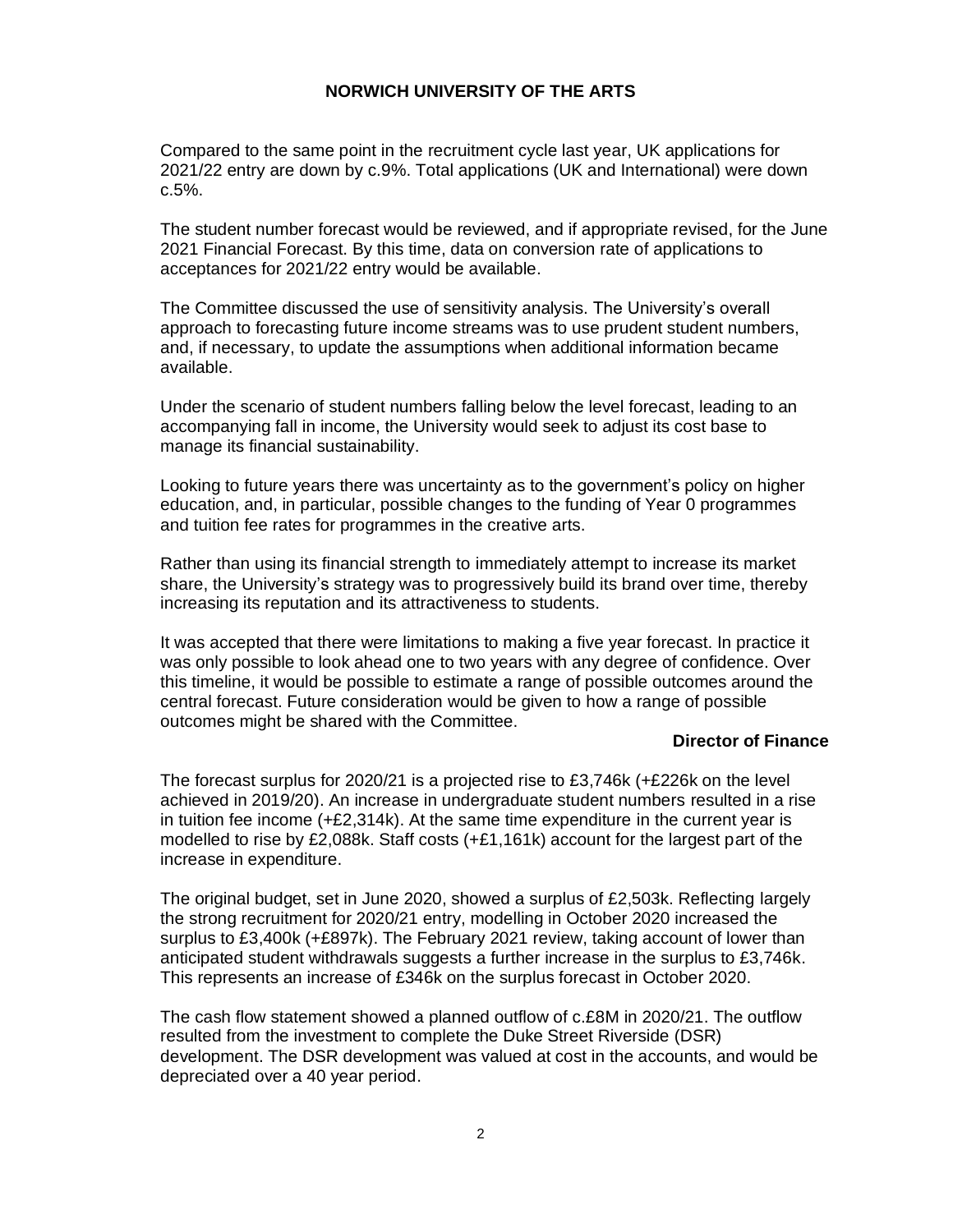The University's cash flow would become positive again in 2021/22 (+£2.8M) and remain so for the forecast period.

The University's cash reserves remained healthy. Year-end cash balances were expected to fall to £26.8M in 2021/22, before increasing in each of the subsequent years to reach £34.2M at the end 2024/25.

The Chair thanked the Director of Finance for his presentation of the Financial Report.

## **3.2. Financial Strategy Annual Report**

The Committee noted the annual report, which detailed progress against the financial strategy targets for the 2019/20.

The majority of the financial targets had been met. Two targets were "not achieved" and a further two no-longer formally required to be reported to the Office for Students (OfS).

The Committee noted the report.

#### **3.3. Financial Regulations – annual review**

The Committee received an update of the Financial Regulations. Following review a number of minor changes were proposed.

The financial regulations were periodically benchmarked against guidance on best practice. An important source of best practice was the British Universities Finance Directors Group (BUFDG). The University's Director of Finance was currently Chair of the South East branch of BUFDG.

For future years on the cover sheet accompanying the paper, it would be helpful to draw to the Committee's attention that best practice guidance had informed the review of the Financial Regulations.

# **Director of Finance**

The Committee approved the proposed changes to the Financial Regulations.

## **3.4. TRAC return**

The Committee reviewed a summary of the TRAC return for 2019/20 and the information to be submitted to the OfS.

The Committee approved the submission of the TRAC return, and confirmed the University had complied with the Statement of Requirements.

#### **Director of Finance**

# **3.5. OfS Funding update**

Arising from the policy directives set out in the recent letter of guidance from the Secretary of State for Education to the Chair of the OfS, the Committee received details of the potential implications for the University. The University anticipated a reduction of funding in a number of areas.

The Committee noted the proposed changes to funding. **Summary of OfS report on financial sustainability**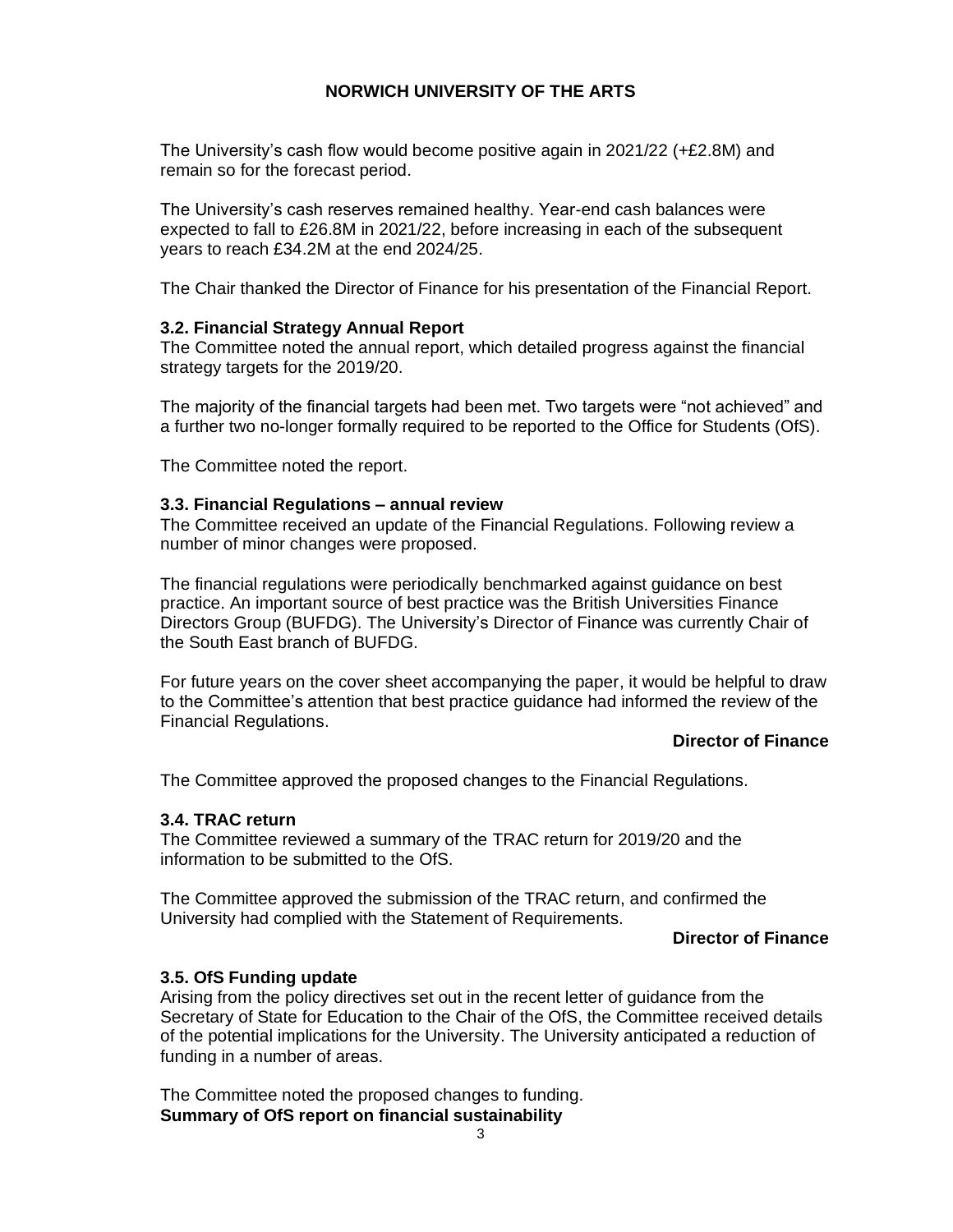The OfS had issued a report on the financial sustainability of the higher education sector. The report was based on the provisional results for 2019/20 and forecasts for 2020/21 submitted by higher education providers.

While in aggregate the financial position of the sector was judged to be sound, there was significant variation in the financial strength of individual institutions.

The Committee noted the report.

# **4. TREASURY MANAGEMENT**

## **4.1. Treasury Management Annual Report**

The Committee received the annual report on treasury management.

The Committee considered a draft policy on placing some of the University's cash reserves in a capital market investment fund. It was expected that up to £10M would be placed with two investment firms, with the exact amount invested agreed nearer the time. The University was confident that the anticipated level of investment would not compromise its liquidity.

Mr M Jeffries offered to join the panel selecting the two investment firms.

The Treasury Management Policy had been updated to reflect the new investment policy.

The Committee received confirmation that the University's Bank covenants had been met.

The Committee received the Treasury Management annual report and approved the following:

- the new investment policy
- the proposed method for selecting investment managers, noting the offer made by Chair of the Committee to join the selection panel.
- the revised Treasury Management Policy.

# **5. PENSIONS**

#### **5.1. Update on pension scheme developments**

The Committee received an update on developments in the past year for the University's two defined benefit schemes, namely the Local Government Pension Scheme (LGPS) and the Teachers' Pension Scheme (TPS). During the year consultations on proposed changes to LGPS and actions with regard to the TPS indicated the growing flexibility on behalf of employees to use alternative pension arrangements for new employees.

The Committee was updated on the work the University had undertaken in establishing a new and additional defined contribution pension scheme for employees. Working with the specialist pension advisers "isio", the University had explored different options for employer and employee contribution rates and the governance of a new scheme.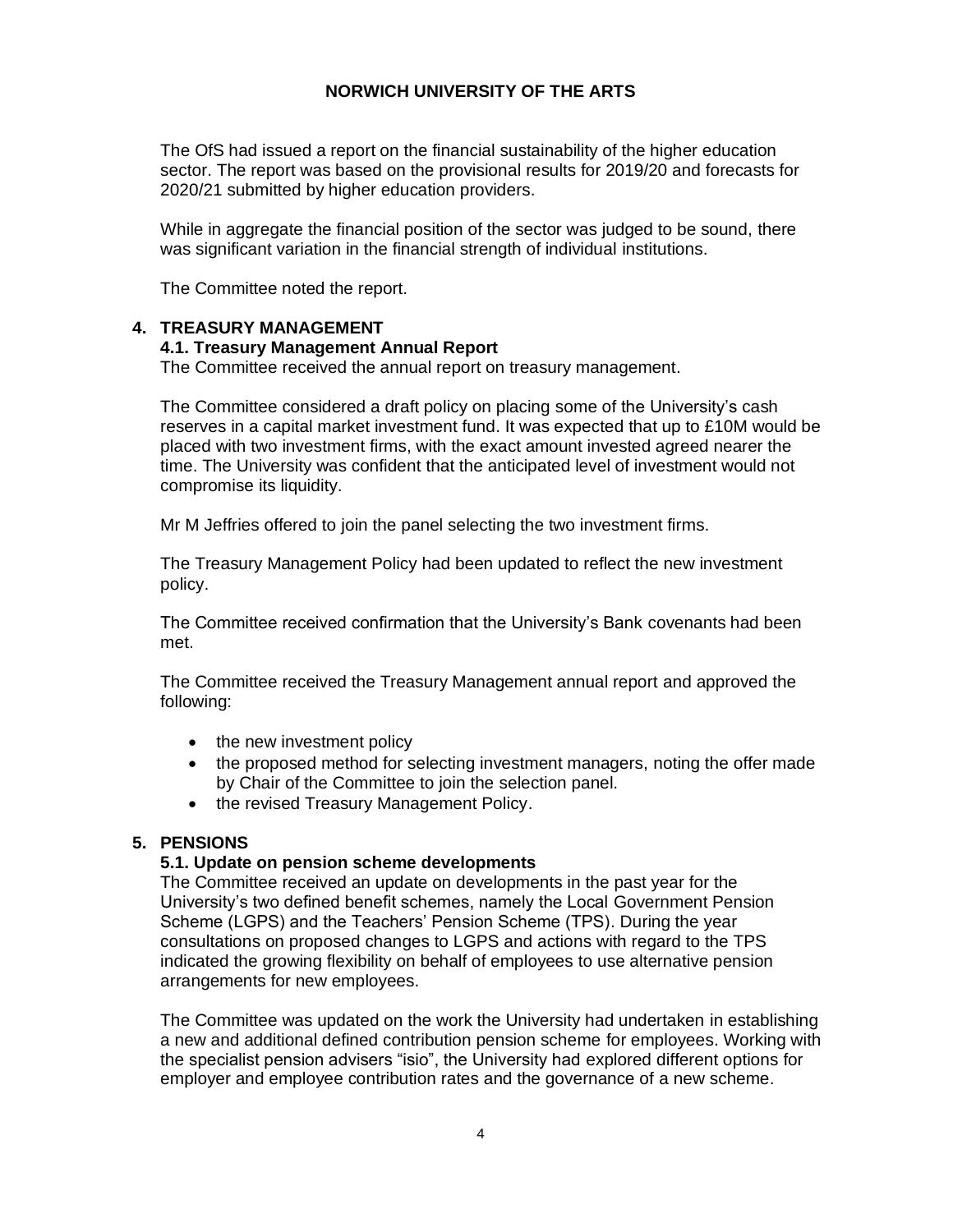The new scheme was expected to be based on a 10% employer contribution rate and 0% rate for the employees. Any member of staff would be able to choose to join the scheme. Lower paid staff in particular, who frequently opt-out of the existing pension schemes due to the cost, were expected to benefit from the scheme.

The introduction of the scheme would enable the University to establish an alternative to the rising costs of the current defined benefit pension schemes, which were becoming increasingly unaffordable for the employer and employee.

Following the preparatory work the executive team was now seeking the Committee's approval to, with the support of the specialist pension advisers, move to the tender stage of the process.

The Committee noted the developments with regard to the University defined contribution pension schemes, and approved progression to the tender stage for the establishment of an additional pension scheme for the employees of the University.

The Committee would receive an update on progress at its June 2021 meeting.

## **Director of Finance**

# **6. ANY OTHER BUSINESS**

The were no matters of any other business

# **7. DATE AND TIME OF THE NEXT MEETING**

It was confirmed that the next meeting of the Committee would take place on Friday 4 June 2021 commencing at 14.00.

Mr M Jeffries left the meeting, and Mr I Watson took the Chair.

# **8. ESTATES**

## **8.1. Estates development**

The Acting Vice Chancellor updated the Committee on progress in relation to the DSR development.

Two applications from the contractor for an extension of time had been granted.

Since December 2020, 6 weeks and 4 days had been lost due to the Covid-19 pandemic. The pandemic had adversely impacted supplies through the supply chain and on site operations. The contractor was continuing to make efforts to "catch-up" with the original time-line for the project.

Completion of the main build was hoped still to be the end of August 2021, and that the space would become available for University use during the period September/October 2021.

The work of contractor was being undertaken on a Letter of Intent. Value engineering of the project was continuing.

The anticipated date for the commissioning of the teaching space was not expected to cause the University any difficulties, with the space becoming available at the start, or